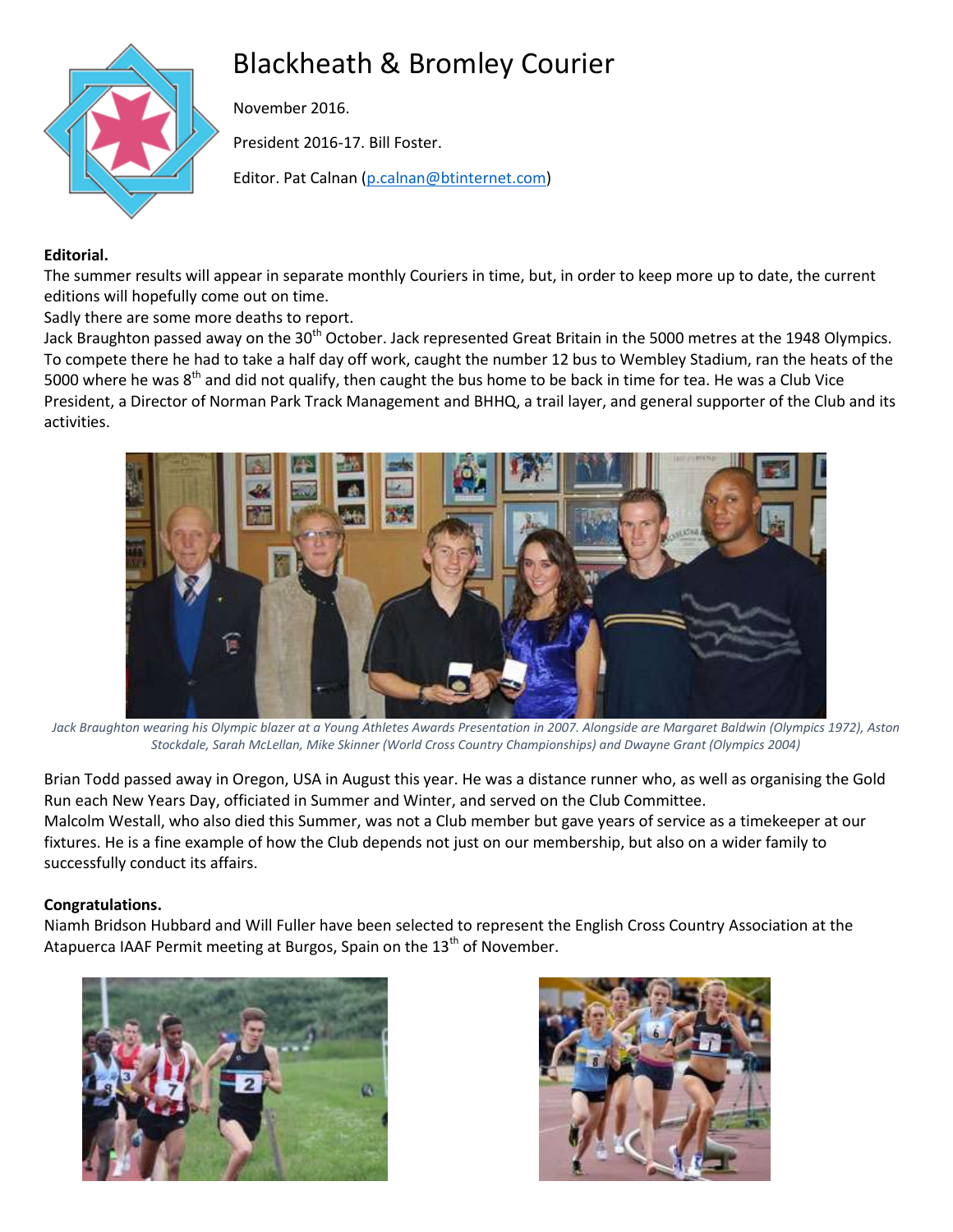The England Athletics Awards took place on the 15<sup>th</sup> of October and two of our members were recognised. Dina Asher Smith was the Ron Pickering Memorial Fund Under 23 Athlete of the Year. Mike Davies received his award for his Services to Athletics. He was delighted with his presentation and he would be equally pleased if members would read and act on his appeal below.

## **Volunteering for officiating and coaching**

With the track and field season now behind us, we are into the planning and preparation for summer 2017. Part of the preparation is trying to keep up with our requirement for match officials and coaches. To assist this, most of the courses for new officials and coaches are held in the winter months and many are already up on the England Athletics website. Although we do better than most clubs we always need to recruit new judges, timekeepers and starters to maintain a team of officials to adequately staff the forty track and field fixtures a year, home and away, for which we have to supply officials. Whether you want to get more involved in track and field, support the club and sport or just follow your children's competitions, you would find a welcome from athletes and officials and a more satisfying and enjoyable way of doing athletics than spectating. No previous experience required.

We do have coaches for all events but never enough to cater for all athletes and occasions. If you have a passion for athletics you may well have thought about helping others in the sport, whether or not you are still a competitive athlete. If so, talk about it with another coach and then take the next step – do the Coaching Assistant course.

The club needs and values its officials and coaches and, to back this up, will pay course fees for those who will judge and coach for the club. Interested? Contact Mike Davies, at mj.davies4@ntlworld.com

#### **Forthcoming fixtures.**

November. 5<sup>th</sup>. National Cross Country Relays, Mansfield. 12<sup>th</sup>. Kent Cross Country League (except Senior Women), Hayes. 20<sup>th</sup>. Club 10 Mile Cross Country Championships, Hayes (10.30). 26<sup>th</sup>. Kent Cross Country League, Danson Park. December. 3<sup>rd</sup>. Kent Masters Championships, Dartford. 18<sup>th</sup> Christmas 5 Mile Yacht Handicap, Hayes (10.30). 26<sup>th</sup> Fancy Dress Paperchase, Hayes. (11.00).

## **On the Social side.**

November. 25<sup>th</sup> Club Dinner (sold out). Special guest is Jack Buckner current CEO of British Triathlon and former European 5000 metre champion. To go on the waiting list contact Steve Hollingdale [hollingdale.s@ntlworld.com](mailto:hollingdale.s@ntlworld.com) December. 11<sup>th</sup>. Christmas Lunch (12.30). Contact Dick Griffi[n rgriffin556@gmail.com](mailto:rgriffin556@gmail.com)

21<sup>st</sup> Wednesday Nighters Christmas Dinner (Jeans and Fancy tie). Tickets £15 contact Gerry Alger [galger@hotmail.co.uk](mailto:galger@hotmail.co.uk) 26<sup>th</sup>. Paperchase, Bar Open Midday.





# **Results**

# **1/10/16**

**Parkruns. Bushy Park**. 193. Julie Reynolds 21.51. **Banstead Woods**. 3. Jessica Keene 18.41 (first woman), 80. Mick Keene 26.09. **Bromley**. 4. Luca Ercolani 17.37, 5. Robert Suckling 17.37, 13. Cameron Swatton 18.30, 14. Clayton Aves 18.32, 16. Millie Smith 18.38 (first woman), 19. Matthew Pond 19.01, 28. Matthew Smith 19.24, 30. Damian Hayes 19.31, 35. Stuart Cullum 19.48, 37. Paul Kerekgyarto 19.54, 42. Keir Lundy 20.05, 62. Steve Pairman 21.00, 68. Iain Swatton 21.12, 107. Austin Adams 22.11, 122. James Neylon 22.36, 130. Nigel Bulmer 22.47, 139. Jobey Mitchell 22.53, 143. Scott Bulmer 22.58, 158.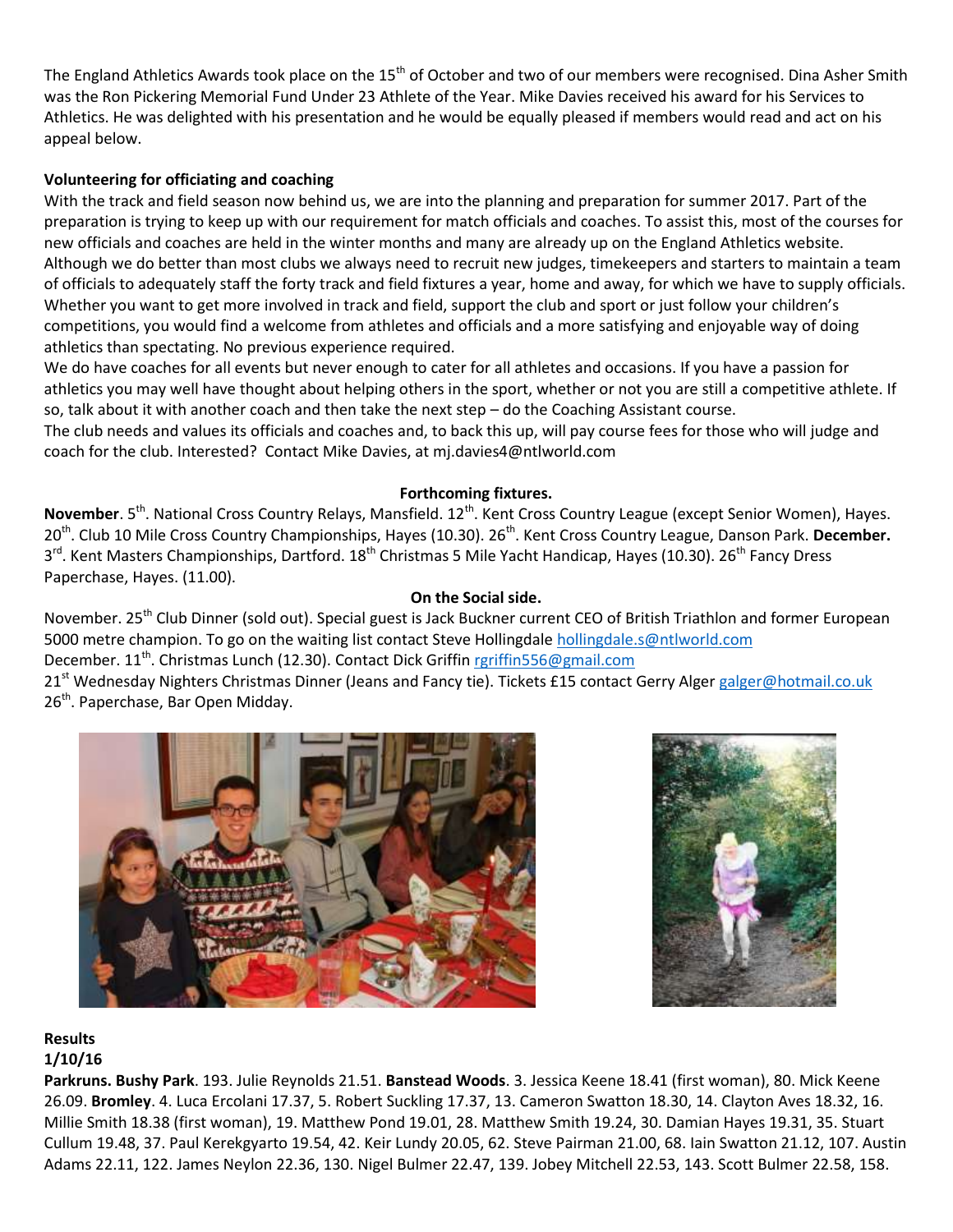Jamie Muir 23.17, 160. Izabelle Mitchell 23.19, 186. Angela Powell 23.57, 189. Mark Compton 24.03, 247. Sally Smith 25.08, 303. Leszek Malynicz 26.22, 329. Julia Pairman 26.59, 414. Abigail Smth 29.08, 425. Bernard Wilson 29.16, 451. Adrian Perry 30.04. **Greenwich**. 16. Clare Elms 19.47 (first woman), 37. Barry Wetherilt 22.23. **Newcastle**. 29. Peter Brooks 19.23**. Crystal Palace.** 52. John Fenwick 23.05. **Lloyd Park**. 81. John Butler 26.59. **Killerton**. 28. Bob Minting 21.38. **Dulwich.** 1. Scott Overall 14.37. **Hilly Fields**. 69. James Unwin 23.05. **Orpington**. 12. Harry Keene 21.27, 134. Karen Desborough 33.34. **Fulham Palace.** 103. Holly Trott 22.30. **Bognor Regis**. 49. Helen Godsell 26.18. **Tewkesbury**. 9. Paul Ross-Davies 21.44. **Paarl**. 47. Zoe Kingsmell 29.22, 78. Andrew Kingsmell 33.35.

## **2/10/16**

**Tonbridge Half Marathon**. 5. Andy Rayner 77.21, 17. Chris Tuck 84.17, 33. Tony Crowder 86.36, 107. Steve Pairman 93.08, 148. Mike Simms 96.40, 195. Adrian Perry 99.29, 229. Mark Ellison 101.31, 277. Damian Hayes 104.03.

**MBNA Chester Marathon**. 136. Carole Penlington 3.07.06 (3.07.03 chip)

# **5/10/16**

**Leeds Varsity Match**. Men. 800. James Habergham 2.03.8. High Jump. 4. James Habergham 1.20. Women. Long Jump. 1. Anna Short 5.17.

# **8/10/16**

**England Athletics Relays. Senior Men.** 43. B&B. Phil Sesemann 17.28 (6), Will Fuller 18.16 (9), Peter Tucker 20.20 (35), Dan Kennedy 19.30 (40), Andy Rayner 19.18 (39), Will Ruiz 20.03 (43). **Senior Women**. 16. B&B. Niamh Bridson Hubbard 15.10 (17), Amber Reed 16.54 (31), Elaine Rayner 15.41 (23), Jess Keene 15.35 (16). **Under 17 Men**. 26. B&B. Callum Myatt 13.05 (37), Oscar Hussey 13.11 (29), Charles Andrews 13.17 (26). B. Incomplete. Lewis Mills 13.04. **Under 17 Women**. 7. B&B. Millie Smith 14.23 (8), Carlotta Weitzel 15.01 (10), Amy Leach 14.43 (7). B. Incomplete. Shantae Taylor 16.13 (36), Grace Scope 15.33 (29). Under 15 Boys. 4. B&B Joseph Georgiadis 12.49 (8) 10<sup>th</sup> fastest of day, Oscar Heaneybrufal 13.19 (5), Peter Guy 13.01 (4). 24. B&B B. Cameron Swatton 14.36 (49), Benjamin Gardiner 13.48 (32), Robert Suckling 13.52 (24). C. Incomplete. Keir Lundy 14.19 (46), Jake Leng 14.47 (40). **Under 15 Girls**. 2. B&B. Lia Radus 14.23 (11), Morgan Squibb 14.39 (4), Sophie Hoare 13.52 (2) 3<sup>rd</sup> fastest of the day. 16. B&B B. Lily Tappenden 15.39 (44), Amy Miller 14.32 (14), Zoe White 15.11 (16). 53. B&B C. Isabelle Bridge 16.41 (63), Gracie Horton 17.18 (62), Emily Davies 16.55 (53). D Incomplete. Niamh Milmo 16.27 (59). **Under 13 boys**. 6. B&B. Samuel Reardon 13.40 (8), Ben Campbell 14.33 (9), Tom Brash 13.48 (6). 21. B&B B. Thomas Penlington 14.34 (32), Max Gregson 14.53 (24), Matthew Smith 15.10 (21). 45. B&B C. Alex Sibley 15.11 (44), N Paddington 17.06 (51), Callum Carlton 15.26 (45). **Under 13 Girls**. 6. B&B Danielle Harper 15.34 (21), Maayan Radus 15.23 (11), Ellie Dolby 14.30 (6)  $6^{th}$  fastest of the day. 32. Amarisa Sibley 16.01 (34), Ella Smith 17.10 (39), Olivia Berry 16.02 (32). **England Masters Inter Area Match, Wimbledon Common.** Women and M65+. 1. Clare Elms 27.44, 10. Rob Brown 31.35, 12. Peter Hamilton 32.05.

**Parkruns. Bushy park** 116. Julie Reynolds 21.06. **Bromley.** 3.Luca Ercolani 18.02, 7. Clayton Aves 18.33, 28. Damian Hayes 19.44, 51. Rod Harrington 20.37, 54. Mike Simms 20.46, 92. Steve Pairman 21.50, 101. Andy Tucker 21.59, 107. Ian Montgomery 22.14, 116. Austin Adams 22.31, 126. Iain Swatton 22.42, 172. Jobey Mitchell 23.50, 179. Scott Bulmer 24.00, 231. Nigel Bulmer 25.09, 274. Izabelle Mitchell 25.55, 417. Adrian Perry 29.35. **Bexley**. 34. Chris Pike 22.55, 223. Zoe Kingsmell 32.28. Greenwich. 35. Barry Wetherilt 22.23. **Newcastle.** 38. Bertie Harrington 19.16, 46. Peter Brooks 19.24. **Bath Skyline**. 109. Chloe Haffenden 24.46. **Nonsuch**. 174. Helen Godsell 25:07. **Crystal Palace**. 1. Chris Tuck 18.44, 53. John Femwick 22.57, 185 128 Luke Brett 31.48. **Lloyd park**. 13. Andy Lawes 23.41, 61. John Butler 26.07. **Killerton.** 89. Bob Minting 26.01**. Delta**. 5. Luke Russell 20.06. **Dulwich.** 23. Richard Byford 19.24. **Hilly Fields**. 62. James Unwin 23.24. **Orpington**. 15. Harry Keene 22.18, 138. Karen Desborough 33:35. **Tonbridge.** 125. Anne Cilia 25.57, Rising Sun. 66. Luke Russell 24.24.

# **9/10/16**

# **Bank Of America Chicago Marathon.** 13. Scott Overall 2.18.21.

**Petts Wood 10km**. 7. Peter Tucker 37.13, 16. Jessica Keene 38.48 gun time (38.49 chip time), 44. Robert Perry 42.32 (42.32), 56. Steve Pairman 42.51 (43:17), 73. Mike Simms 43.22 (44.36), 76. Steve Evenden 44.27 (44.56), 77. Paul Kerekgyarto 44.30 (44.58), 102. Iain Swatton 45.50 (46.21), 109. Stuart Cullum 45.43 (46.57), 121. Adrian Perry 46.09 (47.28), 136. Jenny Tomei 46.50 (48.06), 139. Christopher Pike 46.50 (48.08), 141. Marc Knowles 47.01 (48.15), 145. Robert Brown 47.15 (48.31), 158. Barry Wetherilt 47.45 (49.04), 194. Richard Griffin 48.53 (50.12), 212. Austin Adams 49.44 (51.03), 223. Nigel Bulmer 50.02 (51.21), 240. Scott Bulmer 50.45 (52.04), 368. Neil Roberts 54.46 (57.10), 371. Mick Keene 53.57 (57.14), 427. John Leeson 59.25 (59.25), 433. Andrew Kingsmell 56.14 (59.40), 498. Karen Perry 59.42 (62.02), 627. Zoe Kingsmell 63.36 (67.02).

**Croydon 10km.** 242. Isabelle Harrington 54.04 (53.37 chip). **15/10/16.**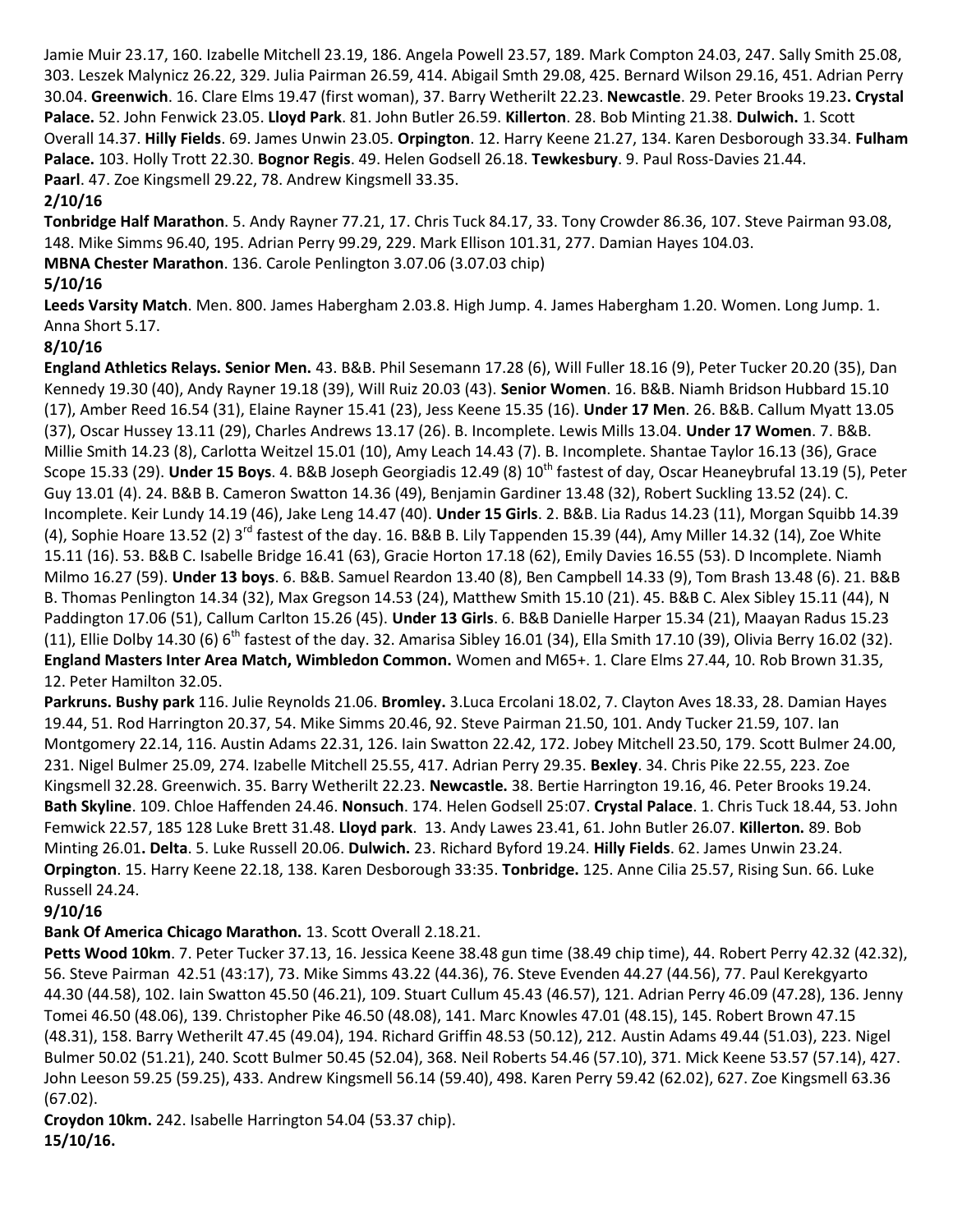**Kent League, Wilmington.** Senior Men. 16. Dan Kennedy 34.36, 19. Danny Brewer 35.13, 28. Marco Arcuri 35.48, 33. Gareth Evans 36.07, 35. Chris Tuck 36.14, 40. Jon Vintner 36.48, 41. Tom Desborough 36.56, 47. Fintan Parkinson 37.28, 56. James Crawley 38.01, 114. Richard Daniel 40.59, 119. Richard Byford 41.18, 133. Steve Pairman 42.02, 150. Andy Lawes 43.22, 209. Scott Bulmer 51.03. Team. 4 to score, 3<sup>rd</sup>. 12 to score, 3<sup>rd</sup>. Senior Women. 4. Jessica Keene 19.57, 8. Kelsey Fuss 20.54, 18. Sarah Belaon 21.37, 20 Jenny Neal 21.51, 21. Lorna Clowes 21.54, 39. Jane Bradshaw 22.59, 40. Sara Elmqvist 23.05, 45. Jenny Tomei 23.31, 47. Danielle Critchley 23.45, 86. Donelle Yapp 26.20. Team. 3 to score, 4<sup>th</sup>. 6 to score, 1<sup>st</sup>. Under 20 Men. -. Under 20 Women. -. Under 17 Men. 8. Michael Eagling 17.55, 13. Lewis Mills 18.18, 16. Oscar Hussey 18.35, 19. Callum Myatt 18.43, 31. Charlie Andrews 19.43, 38. Lewis Warren 20.37, 51. Chris Swinfen 24.43. Team. 2<sup>nd</sup>. Under 17 Women. 5. Madalina Samolia 12.52, 6. Millie Smith 13.11, 8. Grace Scopes 13.19, 9. Amy Leach 13.20, 12. Carlotta Weitzel 13.34, 14. Genevieve Allan 14.00, 15. Jessica Sellar 14.17, 20. Stephanie Taylor 15.08. Team. 1<sup>st</sup>. Under 15 Boys. 9. Peter Guy 13.41, 13. Rowan Fuss 13.58, 14. Joseph Georgiadis 14.05, 20. Ben Gardiner 14.16, 22. Oscar Heaney-Brufal 14.21, 27. Keir Lundy 14.48, 29. Cameron Swatton 14.50, 37. Justin Strover 15.05, 49. Jake Leng 15.30, 52. Matthew Pond 15.46, 55. Luke Simpson 16.10, 62. Leo Braden 16.47, 64. Seb Large 16.55, 72. Ethan Kitteridge 17.39, 77. Charles Winton 18.19. Team. 36<sup>th</sup>. Under 15 Girls. 1. Yasmin Marghini 11.26, 2. Morgan Squibb 11.33, 3. Tola Pearse 11.35, 13. Zoe White 12.58, 15. Lily Tappenden 13.02, 18. Rosanna Allan 13.11, 23. Emily Davis 13.41, 24. Niamh Milmo 13.44, 26. Abigail Leeves 13.50, Isobel Bridge 14.04. Team.  $1^{st}$ . Under 13 Boys. 3. Tom Brash 11.31, 8. Luca Thurlow 11.51, 9. Ben Campbell 11.53, 11. Edward Sellar 12.00, 12. Max Gregson 12.02, 14. Thomas Penlington 12.09, 19. Matthew Smith 12.24, 24. Oliver Robertson 12.44, 31. Callum Carlton 12.55, 32. William Andrews 12.56, 36. Alex Sibley 13.04, 40. Jake Anthony 13.14, 42. Adam Parkinson 13.16, 46. Oles Chabian 13.19, 52. Nicholas Paddington 13.25, 53. Josh Buddle-Smith 13.26. Team. 2<sup>nd</sup>. Under 13 Girls. 1. Naomi Toft 9.25, 2. Anwen Thomas 9.26, 4. Ellie Dolby 9.44, 8. Daniella Harper 10.01, 9. Amarisa Sibley 10.02, 10. Lily Meers 10.05, 12. Olivia Berry 10.17, 14. Amelia Middleton 10.22, 21. Ella Smith 10.34, 27. Kelsey Pullin 10.47, 31. Heidi Forsyth 11.00, 38. Hannah Clark 11.23, 62. Amelie Willars 12.32. Team.  $1^{st}$ .

Surrey Mens League Division 1. 2. Phil Sesemann 28.32 (Kent).

Surrey Womens League. 9. Clare Elms 23.35.

**Parkruns. Bromley**. 4. Luca Ercolani 17.38, 5. Clayton Aves 18.21, 9. David Beadle 18.50, 16. Robert Perry 19.15, 36. Stuart Cullum 19.58, 38. Mike Simms 20.00, 44. Steve Pairman 20.21, 55. Adrian Perry 20.38, 64. Adrian Stocks 20.50, 68. Iain Swatton 20.56, 76. Glen Read 21.07, 84. Ian Montgomery 21.15, 90. Nigel Haffenden 21.26, 116. Andy Tucker 21.59, 119. Sally Haffenden 22.05, 122. Austin Adams 22.14, 138. James Neylon 22.38, 169. Jobey Mitchell 23.24, 240. Jamie White 24.47, 242. John Butler 24.49, 259. Izabelle Mitchell 25.09, 368. Julia Pairman 27.35. **Bexley.** 23. Chris Pike 22.09. **Bath Skyline**. 87. Chloe Haffenden 24.41. **Cambridge**. 104. James Perry 22.55. **Crystal Palace**. 53. John Fenwick 23.25. **Lloyd park**. 14. Amy Miller 20.45 (first woman). **Orpington**. 12. Harry Keene 21.15, 17. Nick Barber 22.07, 67. Mick Keene 27.03, 135. Karen Desborough 33.47. **Fulham Palace**. 122. Holly Sutton Trott 23.14. **Parke.** 16. Bob Minting 22.47.

## **16/10/16**

**Cabbage Patch 10 Miles, Twickenham.** 3. Scott Overall 50.25.

#### **22/10/16**

**South Of England Cross Country Relays.** 15. Blackheath & Bromley A 61.31. (Dan Kennedy 14.47, Alex Gibbins 15.08, Peter Tucker 15.27, Fintan Parkinson 16.09). B incomplete (Richard Byford 17.32, Jon Vintner 16.00).

University of Manchester Relays. Leg One. Phil Sesemann (Leeds Uni) 8.26 (equal 2<sup>nd</sup> fastest of the day), James Harbegham (Leeds Beckett University) 8.32. Leg Two. Will Ruiz (Birmingham Uni) 9.21. Leg Four. Phil Sesemann 8.51. Leg Five. Will Ruiz 9.35.

**Cambridge University v RAF v Eastern Counties, Nowton Park**. Women. 1. Niamh Bridson Hubbard 21.55, 10. Kate Curran 23.51.

**Parkruns. Bushy park**. 114. Julie Reynolds 20.44. **Bromley.** 1. Charlie Davis 16.43, 2. Callum Myatt 16.59, 3. Charlie Andrews 17.21, 17. Millie Smith 18.52 (first woman), 29. Oliver Robertson 19.26, 31. Damian Hayes 19.30, 32. Steve Pairman 19.35, 34. Stuart Cullum 19.45, 38. Mike Simms 19.48, 39. Jennifer Neal 19.51, 70. Glen Read 20.46, 83. Niamh Milmo 21.20, 94. Abigail Leeves 21.29, 98. Ian Montgomery 21.33, 104. James Unwin 21.45, 141. Scott Bulmer 22.36, 142. Austin Adams 22.37, 148. James Neylon 22.45, 169. Izabelle Mitchell 23.12, 185. Jobey Mitchell 23.31, 204. Nigel Bulmer 23.56, 228. Joshua Smith 24.33, 244. John Butler 24.55, 275. Sally Smith 25.26, 308. Leszek Malynicz 26.12, 382. Julia Pairman 28.02, 512. Abigail Smith 32.36. **Bexley.** 300. Zoe Kingsmell 37.20. **Hackney Marshes**. 17. David Beadle 19.22. **Greenwich.** 1. Ritchie Leccia 18.37. **Bath Skyline**. 87. Chloe Haffenden 23.50. **Crystal Palace**. 5. Rowan Fuss 18.26, 13. Kelsey Fuss 20.03 (first woman), 51. John Fenwick 23.06. **Bournemouth**. 55. Peter Hamilton 22.06. **Lloyd park**. 16. Amy Miller

20.46 (first woman), 23. Andy Lawes 21.36. **Killerton**. 32. Bob Minting 21.43. **Dulwich.** 191. James Morris 29.11. **Orpington**. 2. Joshua Davidson 18.43, 15. Harry Keene 21.48, 16. Nick Barber 21.50, 23. Gracie Horton 22.51, 48. Dave Leal 25.18, 121. Karen Desborough 33.44. **Scunthorpe**. 123. Jamie Muir 24.52. **Tonbridge.** 171. Anne Cilia 26.37. **Peckham Rye**. 65. Peter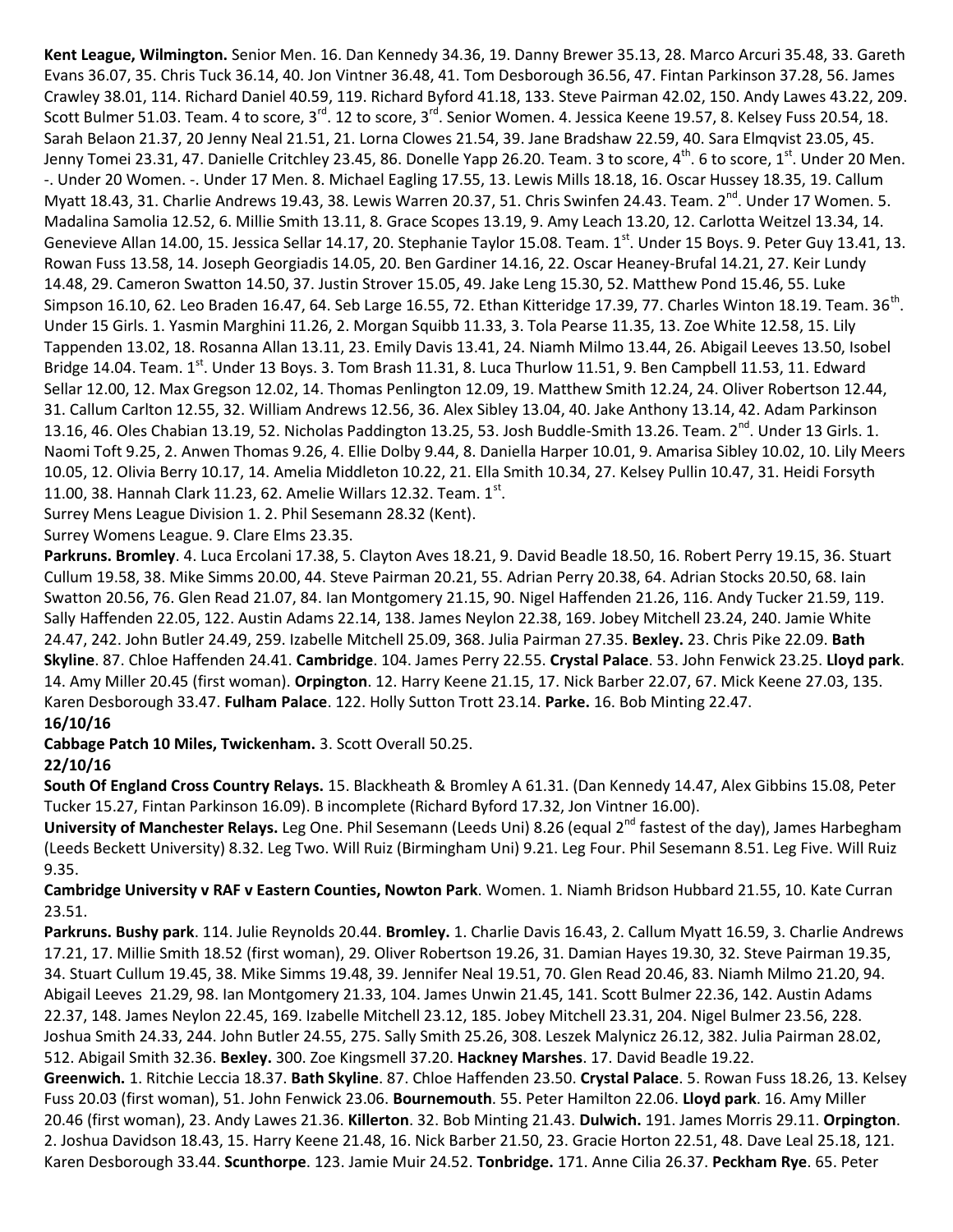Rogers 24.20, 151. Maz Turner 36.12. **Penrose.** 33. Adrian Perry 21.12, 60. Robert Perry 22.55. **Lullingstone**. 26. Mick Keene 27.49. **Sittingbourne.** 2. Anwen Thomas 19.31.

# **23/10/16**

**Club Five Mile Cross Country Championships, Hayes**. 1. Joss Barber (27 h/cap) 28.31, 2. Peter Tucker (32) 28.58, 3. Gareth Evans (30) 29.07, 4. Oscar Hussy (13) 29.15, 5. Luca Ercolani (8) 29.19, 6. Robert Suckling (4) 29.58, 7. Paul Sharpe (1) 30.04, 8. Bryan Donnelly (14) 30.20, 9. Fintan Parkinson (49) 30.31, 10. Cameron Swatton (2) 31.02, 11. Jessica Keene (L) (15) 31.05, 12. Elaine Rayner (L) (26) 31.06, 13. Tim Nash (44) 31.28, 14. Clayton Aves (42) 32.26, 15. Tim Ayres (33) 32.39, 16. David Beadle (34) 33.10, 17. Richard Byford (31) 33.11, 18. Steve Pairman (11) 33.31, 19. Duncan Hussey (Guest) 34.11, 20. Mike Simms (17) 34.19, 21. Jennie Butler (L) (35) 34.29, 22. Steve Evenden (29) 34.30, 23. Mick Jones (41) 34.31, 24. Andy Lawes (22) 34.33, 25. Oliver Robertson (25) 34.34, 26. Jennifer Neal (L) (18) 34.36, 27. Sarah Bealaon (L) (46) 34.41, 28. Marcus Elwes (Guest) 34.50, 29. Andy Tucker (7) 35.05, 30. Nigel Haffenden (19) 35.11, 31. Thomas Penlington (20) 35.13, 32. Carole Penlington (L) (39) 35.14, 33. Adrian Stocks (24) 35.21, 34. Iain Swatton (6) 36.01, 35. Glen Read (9) 36.09, 36. Chris Pike (12) 36.23, 37. Rob Brown (38) 36.36, 38. Nick Barber (37) 36.44, 39. Barry Wetherilt (21) 36.50, 40. Jason Short (28) 37.09, 41. Nic Corry (48) 37.33, 42. Ian Taylor (23) 37.35, 43. David Leal (47) 37.41, 44. Nigel Bulmer (16) 37.48, 45. Austin Adams (5) 38.31, 46. Scott Bulmer (10) 38.33, 47. Sally Haffenden (L) (3) 38.35, 48. Paul Austridge (36) 38.39, 49. John Fenwick (40) 39.16, 50. Will Slack (43) 39.42, 51. Donelle Yapp (L) (45) 40.14.

Great South Run, Portsmouth. 6. Scott Overall 49.07, 8313. Pongo Waring 1.37.57, 8863. Zoe Kingsmell 1.39.26, 13446. Andy Kingsmell 1.58.10.

## **29/10/16**.

**Kent Cross Country League, Tonbridge**. **Senior Men**. 8. Andy Rayner 34.13, 11. Alex Gibbins 34.49, 12. Richard Webb 34.54, 20. Charlie Davis 36.15, 31. Jon Vintner 37.31, 37. Tom Desborough 37.53, 39. Chris Tuck 38.08, 67. James Crawley 40.24, 80. Richard Daniel 41.26, 100. Graham Hollingdale 42.32, 108. Richard Byford 42.58, 126. Andy Lawes 44.21, 154. Rod Harrington 46.36, 159. Nic Corry 47.08, 170. Nigel Bulmer 49.45, 182. Scott Bulmer 51.14. Team (4 to score) 2<sup>nd</sup>. (12 to score) 3<sup>rd</sup>. **Senior Women**. 1. Jess Keene 18.41, 2. Elaine Rayner 19.02, 6. Carole Penlington 19.55, 17. Sarah Belaon 21.04, 19. Kelsey Fuss 21.12, 23. Jennie Butler 21.24, 36. Sara Elmqvist 22.21, 40. Sam Leighton 22.40, 41. Jane Bradshaw 22.43, 42. Joanna Clowes 22.50, 45. Jenny Tomei 23.21, 54. Donelle Yapp 24.13. Team (3 to score) 1<sup>st</sup>. (6 to score) 1<sup>st</sup>. **Under 20 men**. -. **Under 20 Women**. -. **U17 M**en. 4. Lewis Mills 17.23, 13. Callum Myatt 18.11, 15. Oscar Hussey 18.20, 22. Charles Andrews 18.49, 35. Coleman Corry 20.36, 43. Chris Swinfen 24.03. Team. 2<sup>nd</sup>. **Under 17 Women**. 3. Millie Smith 16.50, Grace Scopes 17.19, 8. Yasmin Austridge 17.24, 12. Amy Leach 17.55. Team 1<sup>st</sup>. **Under 15 Boys**. 6. Rowan Fuss 14.35, 17. Peter Guy 15.11, 23. Ben Gardiner 15.48, 24. Robert Suckling 15.56, 26. Cameron Swatton 16.08, 37. Keir Lundy 16.33, 38. Justin Strover 16.38, 47. Luke Simpson 17.36, 53. Charles Winton 18.12, 59. Seb Large 18.51, 61. Ethan Kitteridge 19.03, 63. Jake Leng 19.19. Team 4<sup>th</sup>. **Under 15 Girls.** 1. Lia Radus 10.52, 5. Morgan Squibb 11.29, 7. Amy Miller 11.46, 14. Zoe White 12.17, 16. Lily Tappenden 12.21, 19. Niamh Milmo 12.33, 23. Isabelle Bridge 12.44, 25. Emily Davis 12.45, 27. Abigail Leeves 12.52. Team. 1<sup>st</sup>. **Under 13 Boys**. 4. Samuel Reardon 10.47, 6. Tom Brash 10.57, 12. Ben Campbell 11.16, 16. Thomas Penlington 11.23, 20. Max Gregson 11.28, 22. Matthew Smith 11.32, 28. Jamie Sears 11.49. 31. Oliver Robertson 11.58, 36. William Andrews 12.10, 39. Jake Anthony 12.14, 42. Adam Parkinson 12.19, 49. Barnaby Corry 12.33, 53. Oles Chaban 12.59, 58. Nicholas Paddington 13.09. Team. 2<sup>nd</sup>. **Under 13 Girls**. 1. Ellie Dolby 9.13, 4. Daniella Harper 9.40, 6. Lily Meers 9.46, 9. Mayaan Radus 9.58, 16. Amelia Middleton 10.08, 17. Amarisa Sibley 10.15, 18. Olivia Berry 10.18, 20. Ella Smith 10.22, 24. Heidi Forsyth 10.31, 29. Kelsey Pullin 10.42, 39. Hannah Clark 11.11, 41. Isabel Conway 11.17, 57. Amelie Willars 11.52. Team.  $1^{\text{st}}$ .

**Parkruns. Bushy park.** 103. Julie Reynolds 20,36. **Wimbledon Common**. 35. Tola Pearse 20.46 (first woman). **Bromley**. 10. Clayton Aves 18.16, 15. David Beadle 18.48, 29. Stuart Cullum 19.36, 33. Damian Hayes 19.47, 36. Mike Simms 19.50, 59. Iain Swatton 20.52, 61. Andy Tucker 20.59, 77. Sam Agnew 21.30, 90. Gracie Horton 21.49, 100. Jason Short 22.09, 109. Austin Adams 22.24, 122. Izabelle Mitchell 22.42, 143. Jobey Mitchell 23.09, 199. Charlotte Faries 24.34, 204. Holly Fletcher 24.42, 208. Jamie White 24.51, 270. Joshua Smith 26.06, 376. Gareth Griffin 28:26, 411. Leszek Malynicz 29.32, 481. Abigail Smith 32.19. **Greenwich**. 3. Ritchie Leccia 18.36. **Tamar Trails**. 18. Bob Minting 22.01. **Newcastle**. 34. Bertie Harrington 18.54. **Brockwell park**. 202. Zoe Kingsmell 29.36. **Bath Skyline**. 71. Chloe Haffenden 23.13. **Crystal Palace.** 57. John Fenwick 23.21, 70. Nigel Wood 23.42. **Roosevelt Island DC**. 8. Joseph Georgiadis 21.22. **Dulwich.** 127. James Morris 25.43. **Orpington.** 8. Harry Keene 21.09, 11. Nick Barber 22.01, 32. Dave Leal 23.47, 63. Mick Keene 26.06, 138. Karen Desborough 34.03**. St Anne's**. 29. Robert Perry 20.51, 40. Adrian Perry 21.17, **Fulham Palace**. 124.Holly Trott 23.08. **Peckham Rye.** 92. Peter Rogers 27.09, 93. John Turner 27.09, 126. Maz Turner 31.38, **Woking**. 135. Zoe Wood 26.34. **Lullingstone**. 7. James Unwin 23.36.

# **30/10/16**

**Frankfurt Marathon**. 4015. Steve Evenden 3.44.20 (3.40.12 chip).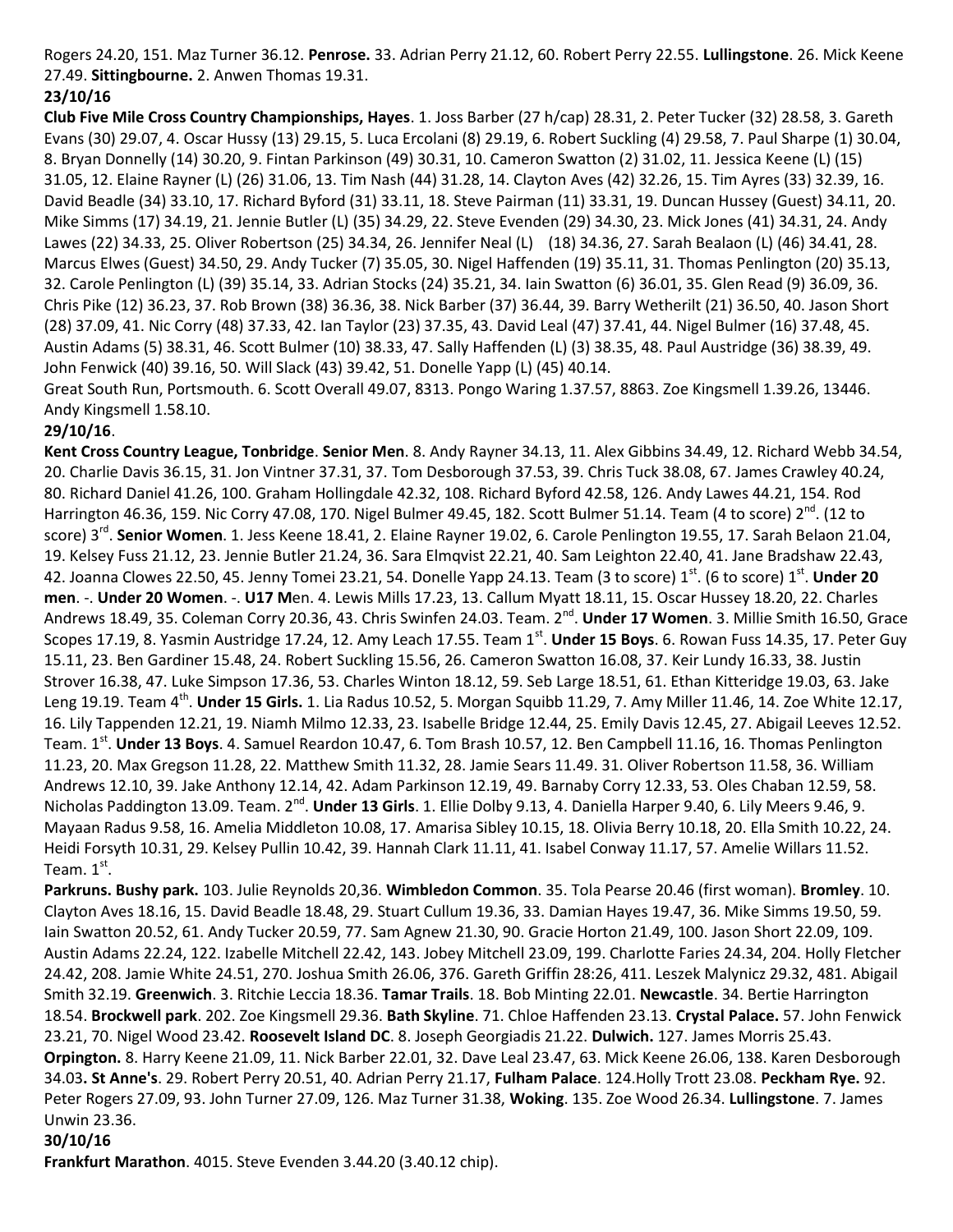# **31/10/16**

**World Masters Championships, Perth, Australia.** Pole Vault. M60. 1. Allan Williams 3.30.

## **25 years ago in 1991**

Gary Arthey is the Athletics Weekly Road Runner Of The Month.

The Stacey twins dominate the womens race at the Brooks Forbanks 10km. Gillian wins in a time of 34.32 with Julie second in 34.51.

Dave Taylor wins the Club 5 Cross Country Championship.

Alan Guilder wins the Worksop Half Marathon

The Intermediate Girls rankings for 1991 show Ujo Efobi top of the discus with 40.48, third in the shot and fifth in the long jump. Shani Anderson tops the triple jump list with 11.41.

At the Herne Hill Young Athletes League at Brockwell Park there is a one –two in the colts age group for Andrew Blackwell and Michael Skinner.

Graham Botley is introduced as the New President by outgoing President Tony Weeks Pearson.



*President Graham Botley with Heather Hassall and two future Presidents.*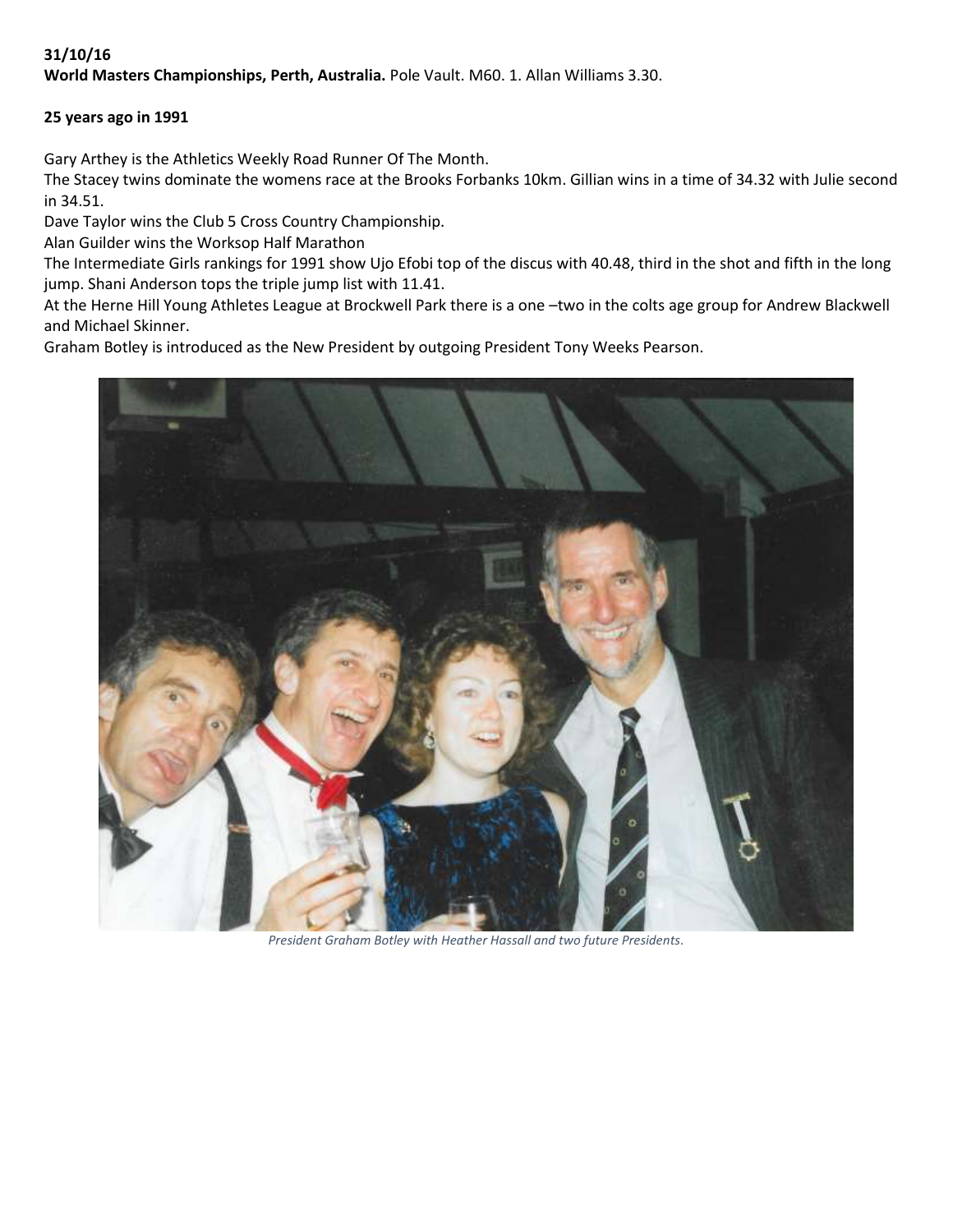#### 20 years ago in 1996 Bill Foster finishes 19th in the Beijing Marathon in 2.18.55.

## **BELHNG MARATHON**

One of the most enjoyable aspects of running is the chance to travel and meet so many different people throughout the country and sometimes even abroad. In June 96 I received a phone call from Gordon Surtees to ask if I would like to run for Great Britain in China, in the Beijing marathon. The race would be in October and conditions are normally good, with a strong field. Also an opportunity to see the Great Wall, Forbidden City, Tianamen Square etc. The chance of a lifetime I thought!

I insisted on travelling out well before the race and went from Heathrow on Saturday 6th October 8 days before the race. There is an 8 hour time difference between the United Kingdom and Beijing and this would mean the race would begin at 1.00 am United Kingdom time, so I knew that I would need a few days to adjust to the time change!

We stayed in the "Friendship Hotel", a very impressive hotel which was 30 minutes taxi ride from the city centre. I was pleased the rooms had CNN, which kept me up to date with world events, and the food was excellent with a wide choice of chinese and western food. Two nights before the race we were treated to a welcoming chinese banquet, rather different to the usual pasta party. This was an amazing event, although I was a little nervous about what we might be eating so close to the race, but it turned out to be a really good evening.

The event was sponsored by Daiei, a Japanese firm that is opening stores in China. I asked one of the Japanese runners what Daiei was and after a long pause, as his English was not too good, he said "Marks and Spencers" of Japan! The sponsors had put a lot of money into the event and there were 29 invited international runners from 24 different countries, all having run 2.15 or better. With the Chinese runners as well, there was no shortage of competition! Eleven women from around the world were also invited, so the overall group was about 60 people including team managers. Everyone was very friendly towards each other and although I was the only English person, there were plenty of people to talk to!

One lunchtime I looked up and saw Ken Pike helping himself to food, quite a shock! Well he did have long shaggy hair and a big red nose, but I soon realised it wasn't Ken as he wasn't talking at anybody or anything - Ken would have been telling the vegetables the 100 metre split times he would be aiming for in the marathon. Ken Pike turned out to be Nick Loue from South Africa, who talked me into visiting the Mao mausoleum, to see Mao's body in a glass coffin - he died in 1976. Nick was a fun runner aiming for 3 1/2 hours and was rather surprised to find out it was an 'elite' marathon - if he did not get to half way in 1 hour 25

mins he would have to get on the sweep up bus! When the time came, he refused telling the bus to "go away". After the bus overtook him he had to run the second half on his own on open roads with no blue line to follow. I was impressed when he still managed his 3 1/2 hours, even though the stadium was empty when he arrived!

Beijing is better than London for acheiving this as you can run in the cycle lanes. 70% of Beijing's 11 million people travel around by bike - rush hour is quite an event each morning and evening! There still seems to be a lot of traffic, but this is largely public transport and company owned cars. Hardly anyone owns their own car. I was impressed by the cyclists, the average chinese seems very fit and most of them have already been to the park at dawn for an hour's exercises, in groups performing Tai Chi, Aerobics, mock sword fights etc.

We started and finished the race in the workers stadium. I got up at 5.30 am for a breakfast of toast and jam. I was amazed to see the Japanese athletes have a very big breakfast of spagetti bolognaise (but they didn't seem to run very well!), whilst the Africans piled into the rice which seemed more sensible to me.

The Workers Stadium had 60,000 spectators who would be watching the start and finish with a women's football match in between. China won a silver medal at the Olympics in womens football. This was the stadium where Wang Junxia ('x' is pronounced 'sh' in Chinese) ran 29.31 for 10,000m, 3.51 for 1500m, 8.12 and 8.06 for 3000m all in one week!

Race day was 'relatively' cool, which I was pleased about as some days it was very warm. I set off steadily, feeling rather sluggish for the first 5K in 15 mins 59 seconds, about 100 yards behind the leading group of 25 people. I soon started to feel better and passed 10k in 31.40, in Tiananmen square. The route consisted of many long straight roads, it was a good course and almost completely flat. After passing halfway in 67 minutes I started to overtake a few people who had worked too hard in the early stages. However, as I tired in the closing miles I noticed that even though I was overtaking other African, European and Japanese athletes, the Chinese runners were overtaking me! In the end I finished 19th in 2 hours 18 minutes and 55 seconds, with 8 Chinese ahead of me. The race was won by Nelson Dvereva from Kenya in 2 hours 10 minutes he pulled away from Huruk, Mckonnen and Gajung in the closing stages. Overall I was happy with my run as I was ahead of quite a lot of people who had run some fast times, but I had trained very hard for this race so was slightly disappointed with my time. But I am not complaining - it was one of the most enjoyable races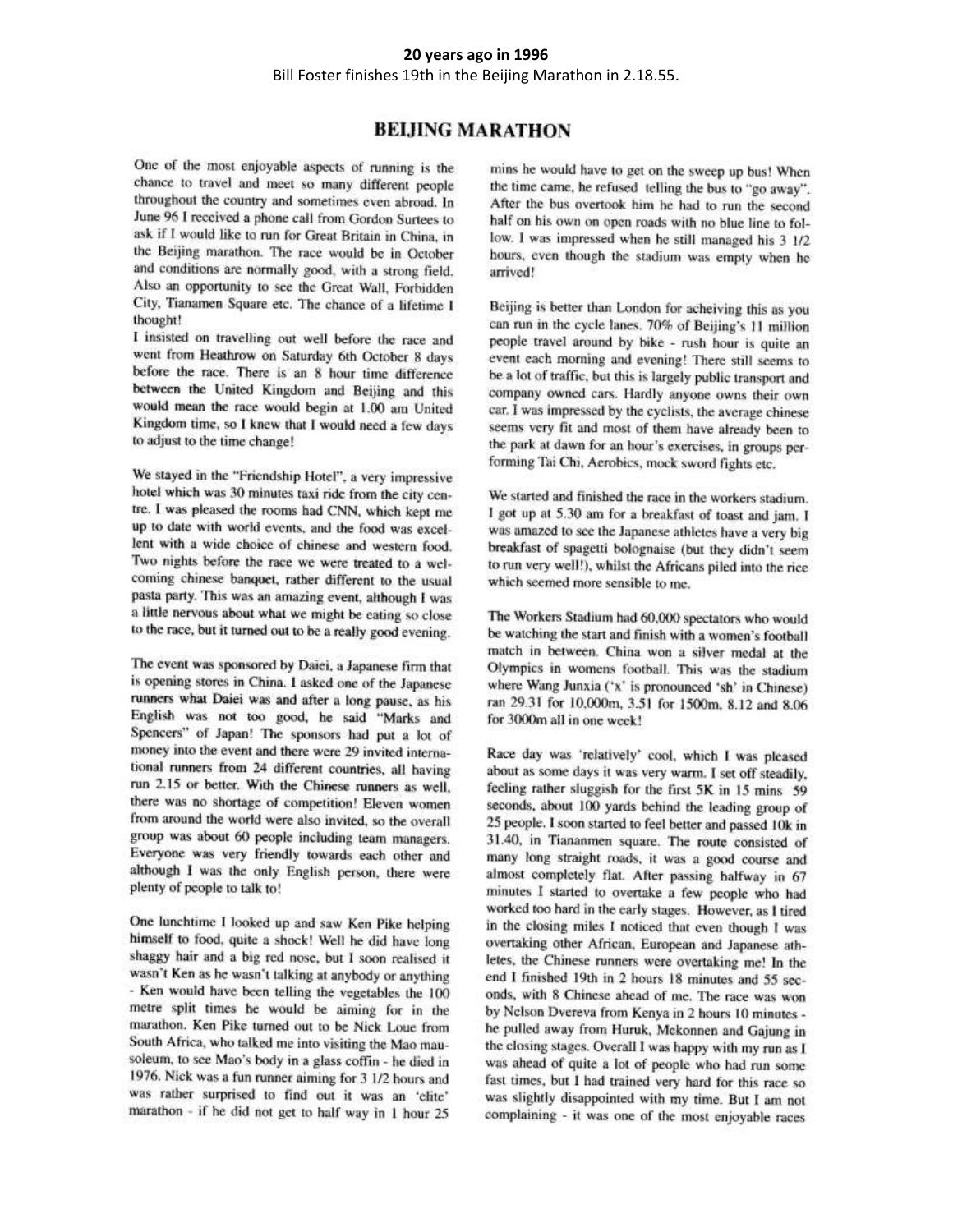and trips I have ever been on.

The day after the race we were taken to see the Great Wall: an incredible sight. Climbing the wall with stiff legs was hard work and it was very steep in places. The Chinese children were amused to see a European and some African people hobbling down the steps, sometime backwards to make it easier on the quads!

The banquet after the race was a great event, with no expense spared and a 12 course meal. I still do not know all that I was eating but I tried everything and had a great time. The chinese organisers and people were very frindly and it certainly turned out to be a trip of lifetime.

**Bill Foster** 



The Blackheath team of Phil Hogston, Roy Smith, Simon Baines, Dave Taylor, Mark Steinle and Spencer Newport finish in 8<sup>th</sup> place in the National 6 stage road relay at Sutton Park.

Blackheath have a clean sweep of team victories in the Kent League at Sparrows Den with individual wins for Michael Skinner (U17M) and Matt Hill (U15B).

Roy Smith wins the Dulwich 10km and Jon Morland the Forbanks 10km.

#### **15 years ago in 2001**

A team of Mike Skinner, Joe Mills, Roy Smith, Dan Ayrton, Tim Dickinson and Bill Foster finishes 8<sup>th</sup> in the National 6 stage relays at Sutton Park.

Mike Skinner and Jennie Butler win the men and womens races at the Kent League at Tunbridge Wells. Ella Fisher wins the under 15s and Rebecca Taylor the under 13s races.

Tim Dickinson finishes 7<sup>th</sup> in the Reebok Cross Challenge in Liverpool.

Roy Smith wins the Club 5 just days after an operation to remove tissue growth from the top of his hamstring. Jennie Butler wins the womens race. Andy Rayner is the first Junior to finish.

Mark Steinle has to withdraw from the Great Britain team for the World Half Marathon Championships in Bristol.

#### **10 years ago in 2006**

Mike Skinner is 6<sup>th</sup> in the opening UK Cross Challenge at Senneleys Park, Birmingham. He also times 49.46 at the Cabbage Patch 10 mile road race. His coach Conrad Milton visits the Club to take a cross country coaching day.

Jennie Butler wins the Senior Womens race in the first two Kent League matches of the season at Tonbridge and Capstone Park.

Jamie Atkinson wins the Ashford 10km.

Norman Park track is reopened having been shut since the start of June to allow it to be extended to eight lanes. At the British Masters Weight Decathlon, there is gold for Beatrice Simpson and silvers for Barbara Terry and Gordon Hickey.

#### **5 years ago in 2011**.

John Blackie is named England Athletics Development Coach of the Year. He also wins the London Regional Award. Four Club members are selected to compete in the British and Irish Masters International. Alex Gibbins, Keith Ewing and Alan Camp are picked for England, and Paul Ross Davies for Wales.

The 100<sup>th</sup> annual mob match against Orion Harriers takes place at Hayes.

Below. Jack Braughton with Sydney Wooderson at Sydney's 80<sup>th</sup> birthday celebrations at the Clubhouse (now the Sydney Wooderson centre). The picture above them is of another Olympian John Herring winning the Southern Three Miles in 1962 ahead of Mel Batty.